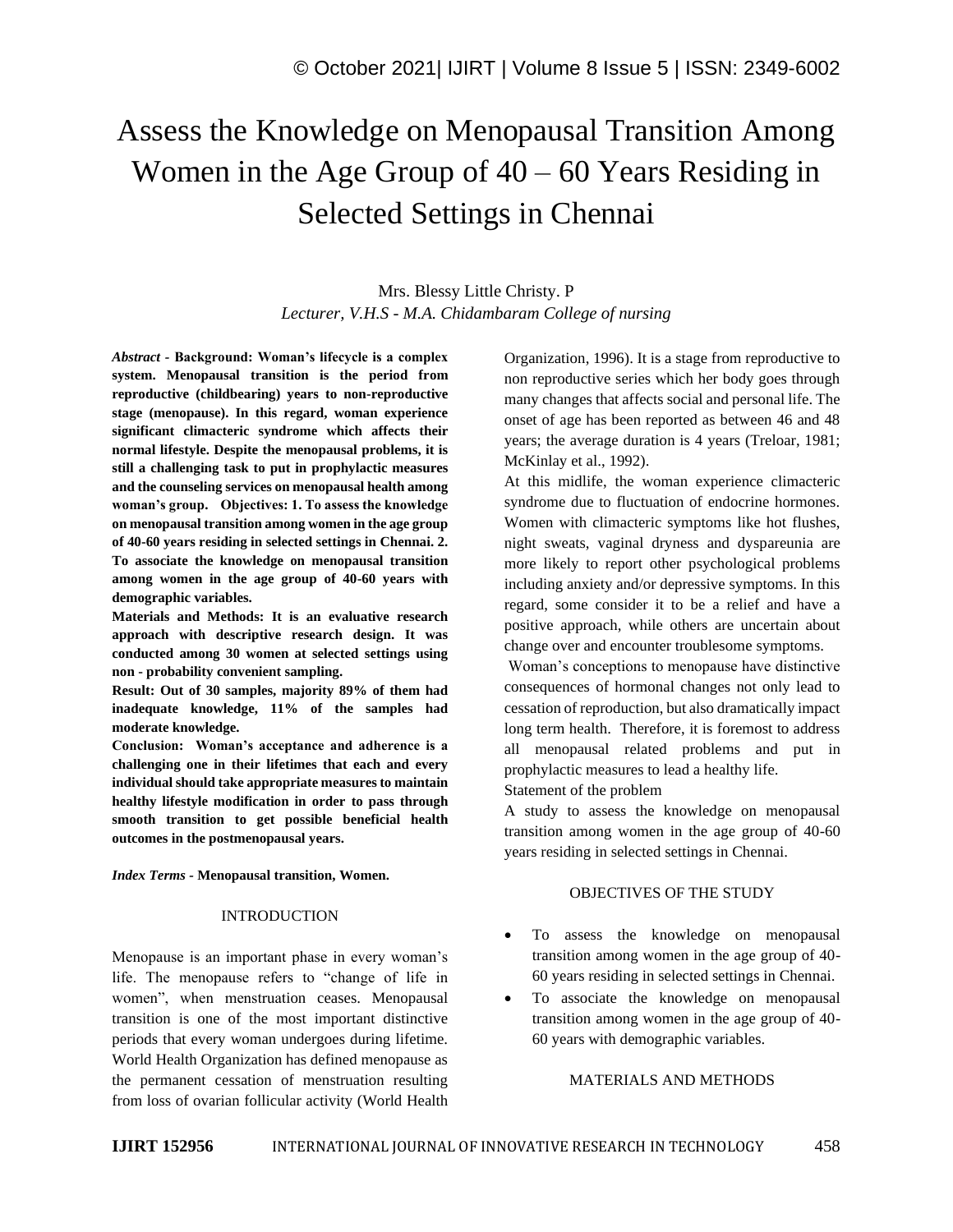Evaluative research approach with descriptive research design was used for the study. The study was conducted at selected setting. The samples size for this study was 30 women using non - probability convenient sampling. The data collection tool consists of demographic variables, self-structured interview schedule to assess the knowledge on menopausal transition among women. Descriptive and inferential statistics was used to analyze the data.

# RESULTS AND DISCUSSION

# Section A

# TABLE 1: FREQUENCY AND PERCENTAGE DISTRIBUTION OF THE SAMPLES BASED ON THE DEMOGRAPHIC VARIABLES.

Table 1: Frequency and percentage distribution of the samples based on age, occupation, marital status, education, number of children, previous knowledge years of and sources of information had obtained. n=30

| S. | Demographic               | Frequency      | Percentage     |
|----|---------------------------|----------------|----------------|
| NO | Variables                 |                | $(\%)$         |
| 1. | Age                       |                |                |
|    | a)<br>40 - 45 years       | 9              | 30             |
|    | b)<br>46 -50 years        | 9              | 30             |
|    | c) $51 - 55$ years        | 8              | 26.6           |
|    | 56 -60 years<br>d)        | $\overline{4}$ | 13.4           |
| 2. | Occupation                |                |                |
|    | House wife<br>a)          | 17             | 56.6           |
|    | b)<br>Self employed       | 7              | 23.3           |
|    | Private<br>c)             | 5              | 16.6           |
|    | d)<br>Government          | $\mathbf{1}$   | 3.5            |
| 3. | Marital status            |                |                |
|    | Married<br>a)             | 29             | 96.5           |
|    | b)<br>Unmarried           | $\overline{0}$ | $\mathbf{0}$   |
|    | Widow<br>c)               | $\overline{0}$ | $\overline{0}$ |
|    | d)<br>Separated           | 1              | 3.5            |
|    |                           |                |                |
| 4. | Education                 |                |                |
|    | a)<br>Primary             | 13             | 43.3           |
|    | education                 | 14             | 46.6           |
|    | Secondary<br>b)           | $\overline{c}$ | 6.6            |
|    | education                 | 1              | 3.5            |
|    | Graduate<br>$\mathbf{c})$ |                |                |
|    | Non literate<br>$\rm d$   |                |                |
| 5. | Number of children        |                |                |
|    | No children<br>a)         | 1              | 3.5            |
|    | b) One child              | 1              | 3.5            |
|    | c) Two child              | 19             | 63             |
|    | Above three<br>d)         | 9              | 30             |
| 6. | Previous knowledge        |                |                |
|    | regarding                 | 30             | 100            |
|    | menopausal                | $\Omega$       | $\overline{0}$ |
|    | transition                |                |                |

| Yes<br>a)            | 13 | 43.4 |
|----------------------|----|------|
| No<br>b)             | 2  | 10   |
| If yes               |    | 20   |
| Neighbors<br>a)      |    | 26.6 |
| Family<br>b)         |    |      |
| Mass media<br>c)     |    |      |
| Health<br>d)<br>care |    |      |
| professional         |    |      |

# Section A

The findings related to the demographic variables of the woman showed that equal number of samples 30% were in the age group of 40 to 45 years and  $46 - 50$ years respectively. 56% were house wives, 96.5% of the samples were married, 46.6% of the samples have completed secondary education, and 63% of the women have two children, whereas 43.4% of the samples have obtained information on menopausal transition from neighbors.

# Section B

Frequency and percentage distribution of the overall samples knowledge score showed 10% of the samples had moderate knowledge, whereas 90% of them had inadequate knowledge and none of them had adequate knowledge on menopausal transition.

TABLE 2: OVERALL FREQUENCY AND PERCENTAGE DISTRIBUTION OF THE SAMPLES BASED ON THEIR LEVEL OF KNOWLEDGE ON MENOPAUSAL TRANSITION AMONG WOMEN IN THE AGE GROUP OF 40-60 YEARS

| Level of Knowledge   | Knowledge |                   |
|----------------------|-----------|-------------------|
|                      | Frequency | Percentage $(\%)$ |
| Inadequate knowledge | 27        | 90%               |
| Moderate knowledge   |           | 10%               |
| Adequate knowledge   |           |                   |



# Section C

With regard to demographic variables, there was a statistically significant association between age, occupation, and marital status at P<0.05 level and there was no statistically significant association